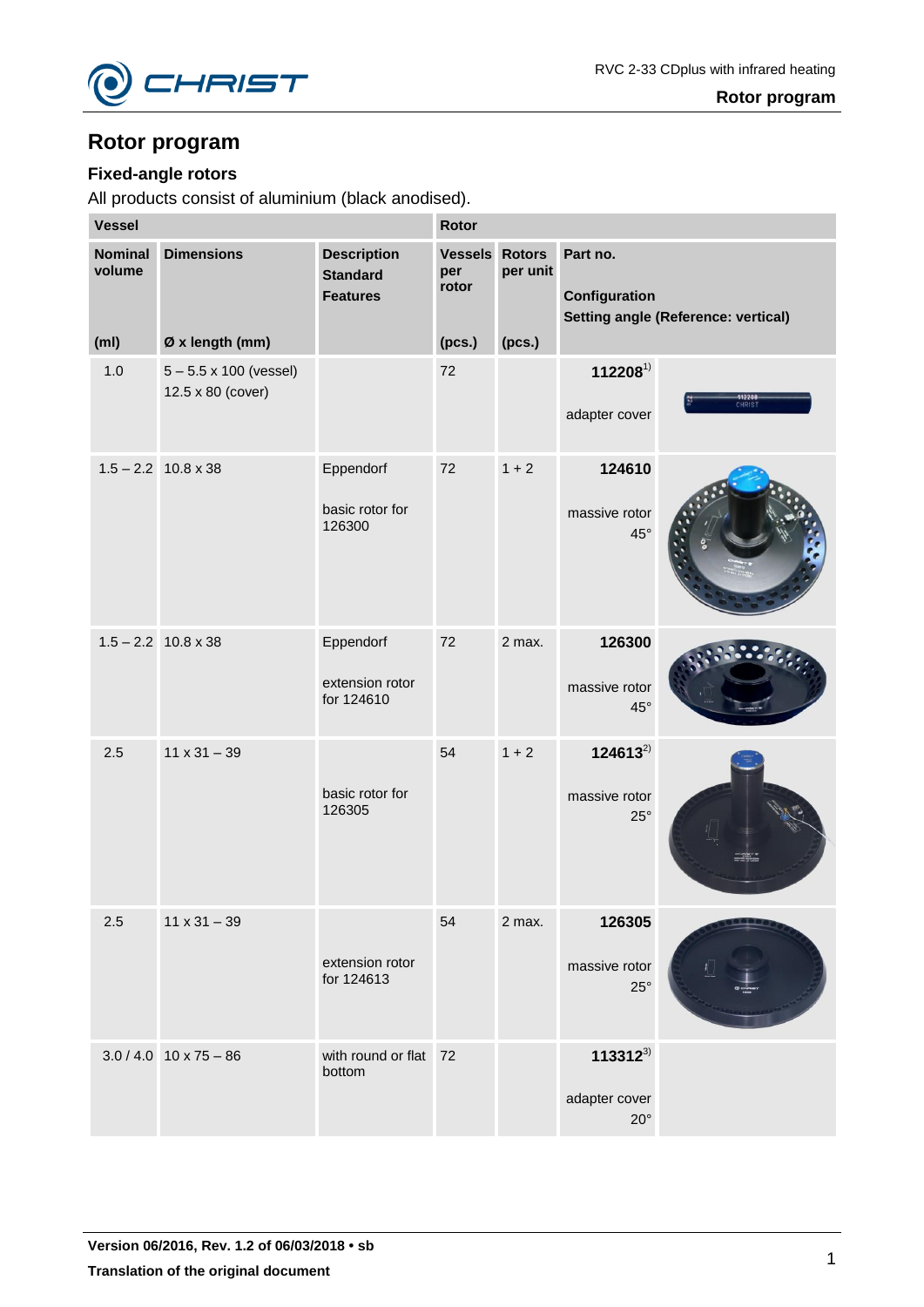

| <b>Vessel</b>            |                              |                                                               |                                       | Rotor        |                                          |                                            |  |
|--------------------------|------------------------------|---------------------------------------------------------------|---------------------------------------|--------------|------------------------------------------|--------------------------------------------|--|
| <b>Nominal</b><br>volume | <b>Dimensions</b>            | <b>Description</b><br><b>Standard</b><br><b>Features</b>      | <b>Vessels Rotors</b><br>per<br>rotor | per unit     | Part no.<br>Configuration                | <b>Setting angle (Reference: vertical)</b> |  |
| (m <sub>l</sub> )        | Ø x length (mm)              |                                                               | (pcs.)                                | (pcs.)       |                                          |                                            |  |
| 5.0                      | $16.4 \times 57$             | Eppendorf                                                     | 32                                    | $\mathbf 1$  | 124635<br>massive rotor<br>$38^\circ$    |                                            |  |
| 5.0                      | $26.5 - 28 \times 54.9 - 85$ |                                                               | 36                                    | $\mathbf{1}$ | 124636<br>disc rotor<br>$25^{\circ}$     |                                            |  |
| 5.0                      | $15.5 - 16.7 \times 47 - 59$ | with round or flat<br>bottom<br>basic rotor for<br>126304     | 36                                    | $1 + 2$      | 124620<br>massive rotor<br>$30^\circ$    |                                            |  |
| 5.0                      | $15.5 - 16.7 \times 47 - 59$ | with round or flat<br>bottom<br>extension rotor<br>for 124620 | 36                                    | 2 max.       | 126304<br>massive rotor<br>$30^\circ$    |                                            |  |
| 5.0                      | 15 x 50                      | with flat bottom<br>basic rotor for<br>126303                 | 72                                    | $1 + 1$      | $124634^{2}$<br>disc rotor<br>$30^\circ$ |                                            |  |
| 5.0                      | 15 x 50                      | with flat bottom<br>extension rotor<br>for 124634             | 72                                    | 1 max.       | 126303<br>disc rotor<br>$30^\circ$       |                                            |  |
| 5.0                      | $14.5 - 15.5 \times 45 - 51$ | basic rotor for<br>126308                                     | 40                                    | $1 + 2$      | 124631<br>massive rotor<br>$30^\circ$    |                                            |  |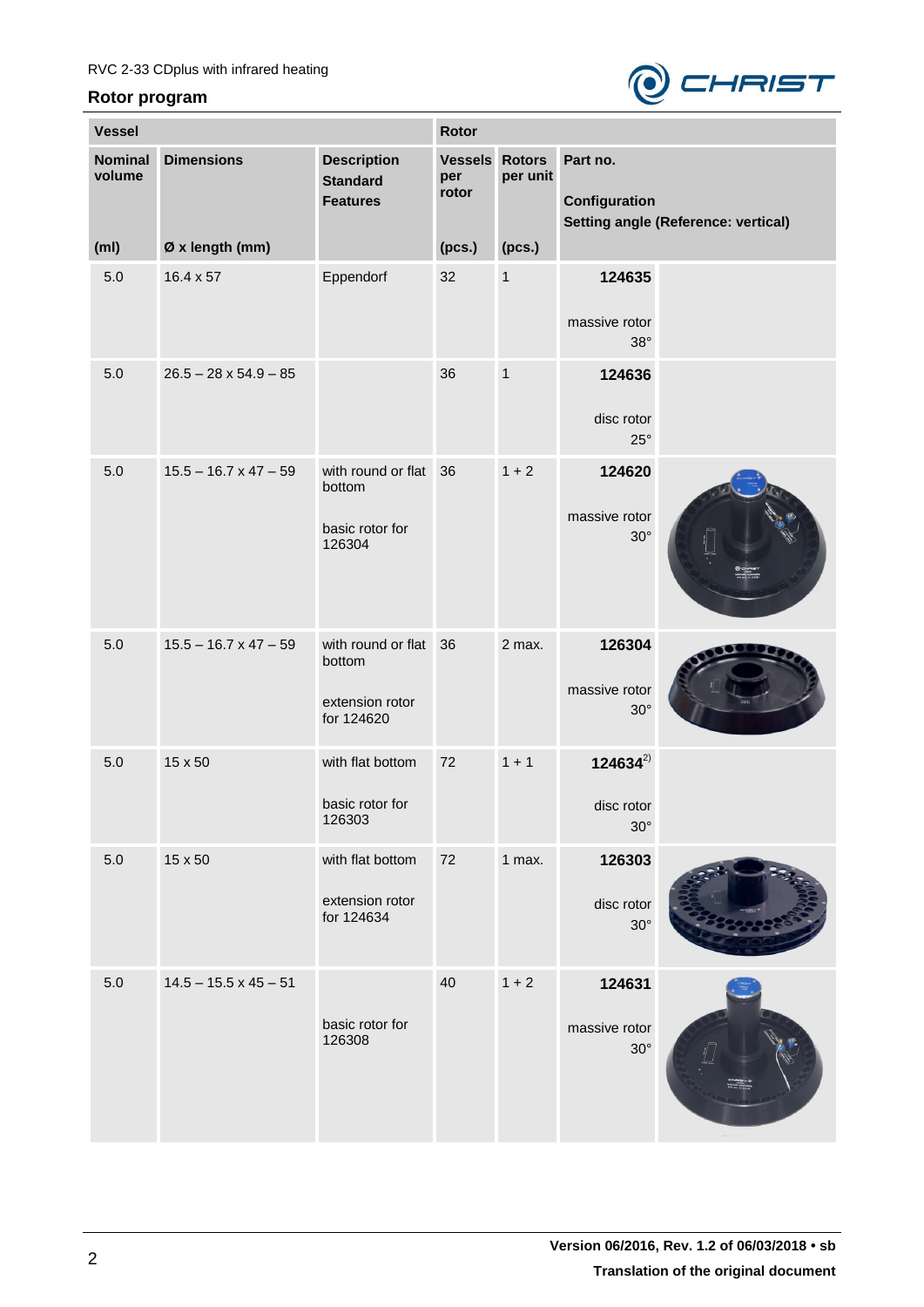

| <b>Vessel</b>            |                                    |                                                                                             | <b>Rotor</b>                   |                           |                                            |                                     |
|--------------------------|------------------------------------|---------------------------------------------------------------------------------------------|--------------------------------|---------------------------|--------------------------------------------|-------------------------------------|
| <b>Nominal</b><br>volume | <b>Dimensions</b>                  | <b>Description</b><br><b>Standard</b><br><b>Features</b>                                    | <b>Vessels</b><br>per<br>rotor | <b>Rotors</b><br>per unit | Part no.<br>Configuration                  | Setting angle (Reference: vertical) |
| (m <sub>l</sub> )        | Ø x length (mm)                    |                                                                                             | (pcs.)                         | (pcs.)                    |                                            |                                     |
| 5.0                      | $14.5 - 15.5 \times 45 - 51$       | extension rotor<br>for 124631                                                               | 40                             | 2 max.                    | 126308<br>massive rotor<br>$30^\circ$      | DO 6                                |
| 5.0                      | $12.5 - 13.8 \times 70.4 - 86$     | with round<br>bottom, e.g.<br>Sarstedt<br>centrifuge tubes<br>basic rotor for<br>126311     | 72                             | $1 + 1$                   | 124627<br>disc rotor<br>$20^{\circ}$       |                                     |
| 5.0                      | $12.5 - 13.8 \times 70.4 - 86$     | with round<br>bottom, e.g.<br>Sarstedt<br>centrifuge tubes<br>extension rotor<br>for 124627 | 72                             | 1 max.                    | 126311<br>disc rotor<br>$20^{\circ}$       |                                     |
|                          | $5.0 / 9.0$ 12 - 13 x 75-100       | with round<br>bottom<br>basic rotor for<br>126306                                           | 72                             | $1 + 1$                   | 124614<br>disc rotor<br>$30^\circ$         |                                     |
|                          | $5.0 / 9.0$ 12 - 13 x 75 - 100     | with round<br>bottom<br>extension rotor<br>for 124614                                       | 72                             | max. 1                    | 126306<br>disc rotor<br>$30^\circ$         |                                     |
|                          | $8.0 / 10.0$ 12 - 13 x 100 - 120   | with round<br>bottom                                                                        | 54                             | $\mathbf{1}$              | $124612^{2}$<br>disc rotor<br>$25^{\circ}$ |                                     |
|                          | $8.0 / 10.0$ 16 - 16.5 x 100 - 125 | with round<br>bottom, Falcon                                                                | 48                             | $\mathbf{1}$              | 124616<br>disc rotor<br>$20^{\circ}$       |                                     |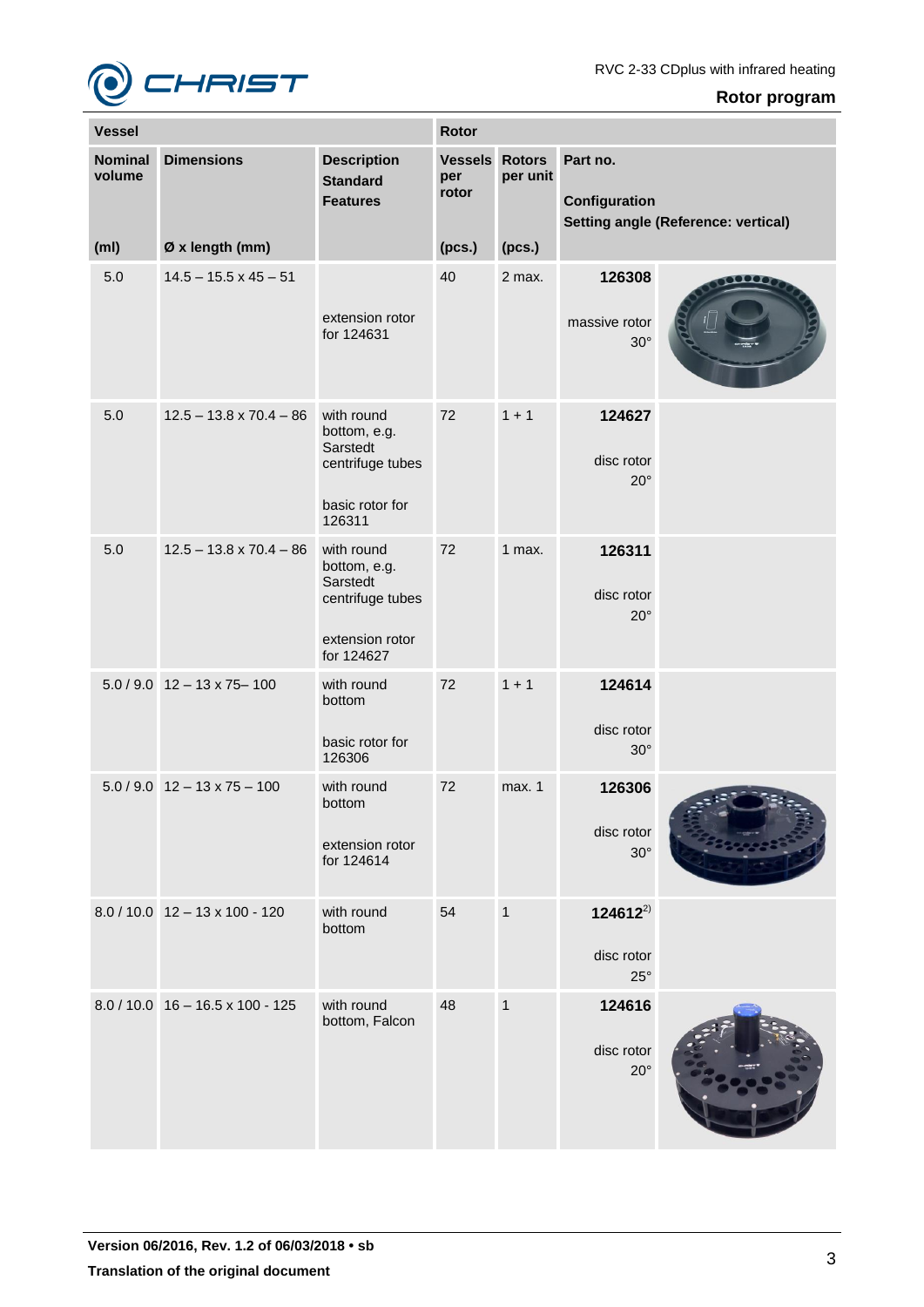

| <b>Vessel</b>            |                                        |                                                                | Rotor                                 |              |                                               |                                            |
|--------------------------|----------------------------------------|----------------------------------------------------------------|---------------------------------------|--------------|-----------------------------------------------|--------------------------------------------|
| <b>Nominal</b><br>volume | <b>Dimensions</b>                      | <b>Description</b><br><b>Standard</b><br><b>Features</b>       | <b>Vessels Rotors</b><br>per<br>rotor | per unit     | Part no.<br>Configuration                     | <b>Setting angle (Reference: vertical)</b> |
| (m <sub>l</sub> )        | Ø x length (mm)                        |                                                                | (pcs.)                                | (pcs.)       |                                               |                                            |
| 10.0                     | $16 - 17 \times 65 - 100$              | basic rotor for<br>126302                                      | 48                                    | $1 + 1$      | 124617<br>disc rotor<br>$30^\circ$            |                                            |
| 10.0                     | $16 - 17 \times 65 - 100$              | extension rotor<br>for 124617                                  | 48                                    | max. 1       | 126302<br>disc rotor<br>$30^\circ$            |                                            |
| 10.0                     | $22.5 - 24 \times 41 - 45$             | bottle, ISO 8362- 27<br>1 10R<br>basic rotor for<br>126309     |                                       | $1 + 2$      | 124632<br>massive rotor<br>$25^\circ$         |                                            |
| 10.0                     | $22.5 - 24 \times 41 - 45$             | bottle, ISO 8362- 27<br>1 10R<br>extension rotor<br>for 124632 |                                       | max. 2       | 126309<br>massive rotor<br>$25^\circ$         |                                            |
| 10,0                     | $26,5 - 28 \times 80 - 109$            |                                                                | 32                                    | $\mathbf{1}$ | $124638^{3}$<br>disc rotor<br>$20^{\circ}$    |                                            |
| 10.0<br>12.0<br>15.0     | $16 - 16.5 \times 80 - 125$            | with round<br>bottom, Falcon                                   | 48                                    | $\mathbf{1}$ | 124621<br>disc rotor<br>$20^{\circ}$          |                                            |
| 13.0                     | 15.2 x 100 (vessel)<br>18 x 85 (cover) |                                                                | 48                                    |              | $110516^{4}$<br>adapter cover<br>$20^{\circ}$ | CHRIST @ 110516 15g                        |
| 13.0                     | $17 - 18 \times 100 - 125$             |                                                                | 48                                    | $\mathbf{1}$ | 124618<br>disc rotor<br>$20^{\circ}$          |                                            |
| 15.0                     | $15 - 16 \times 125 - 160$             | with round<br>bottom                                           | 36                                    |              | $112313^{5}$<br>adapter cover                 |                                            |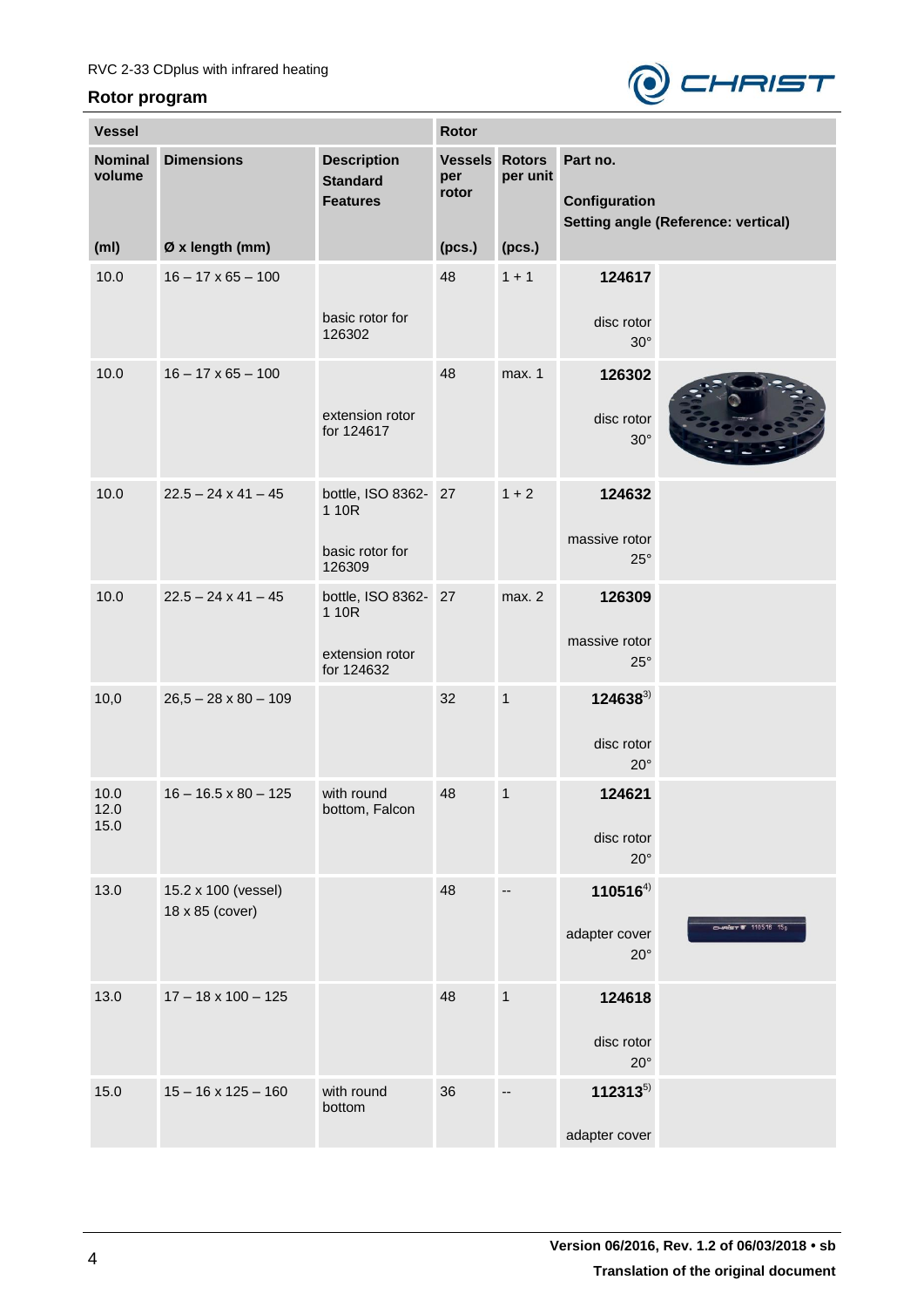

| <b>Vessel</b>            |                                                               |                                                          | Rotor                                 |                |                                            |                                            |
|--------------------------|---------------------------------------------------------------|----------------------------------------------------------|---------------------------------------|----------------|--------------------------------------------|--------------------------------------------|
| <b>Nominal</b><br>volume | <b>Dimensions</b>                                             | <b>Description</b><br><b>Standard</b><br><b>Features</b> | <b>Vessels Rotors</b><br>per<br>rotor | per unit       | Part no.<br>Configuration                  | <b>Setting angle (Reference: vertical)</b> |
| (m <sub>l</sub> )        | Ø x length (mm)                                               |                                                          | (pcs.)                                | (pcs.)         |                                            |                                            |
| 15.0                     | $17.9 - 19 \times 97 - 125$                                   | with round<br>bottom                                     | 48                                    | $\mathbf{1}$   | 124622<br>disc rotor<br>$20^{\circ}$       |                                            |
| 20.0/<br>25.0            | $18 - 19.5 \times 110 - 140$                                  | with round<br>bottom                                     | 36                                    | $\mathbf{1}$   | 124619<br>disc rotor<br>$20^{\circ}$       |                                            |
| 21.0                     | $15.6 - 16.5$<br>$x 104.3 - 162.5$                            | with round<br>bottom                                     | 48                                    | $\mathbf{1}$   | 112357<br>disc rotor<br>$20^{\circ}$       |                                            |
| 22.0                     | $19.1 - 20.1 \times 66 - 87$<br>(vessel)<br>26.5 x 62 (cover) | with flat bottom<br>and threat                           | 36                                    | $\overline{2}$ | 1124786)<br>adapter cover                  |                                            |
| 25.0                     | $23.8 - 25 \times 62 - 90$                                    | basic rotor for<br>112421                                | 36                                    | $1 + 1$        | 112420<br>disc rotor<br>$30^\circ$         |                                            |
| 25.0                     | $23.8 - 25 \times 62 - 90$                                    | extension rotor<br>for 112420                            | 36                                    | max. 1         | 112421<br>disc rotor<br>$30^\circ$         |                                            |
| 30.0                     | 18 x 180 (Gefäß)<br>21.5 x 146 (Hülse)                        | with round<br>bottom                                     | 24                                    | $\mathbf{1}$   | $112210^{7}$<br>Adapterhülse               |                                            |
| 30.0                     | $24 - 25 \times 95 - 120$                                     |                                                          | 36                                    | $\mathbf{1}$   | 124625<br>disc rotor<br>$25^{\circ}$       |                                            |
| 30.0 /<br>40.0           | $21.5 \times 150 - 180$                                       |                                                          | 24                                    | $\mathbf{1}$   | $124623^{2}$<br>disc rotor<br>$20^{\circ}$ |                                            |
| 50.0                     | $24 - 24.5 \times 120 - 160$                                  |                                                          | 24                                    | $\mathbf{1}$   | 124624<br>disc rotor<br>$18^{\circ}$       |                                            |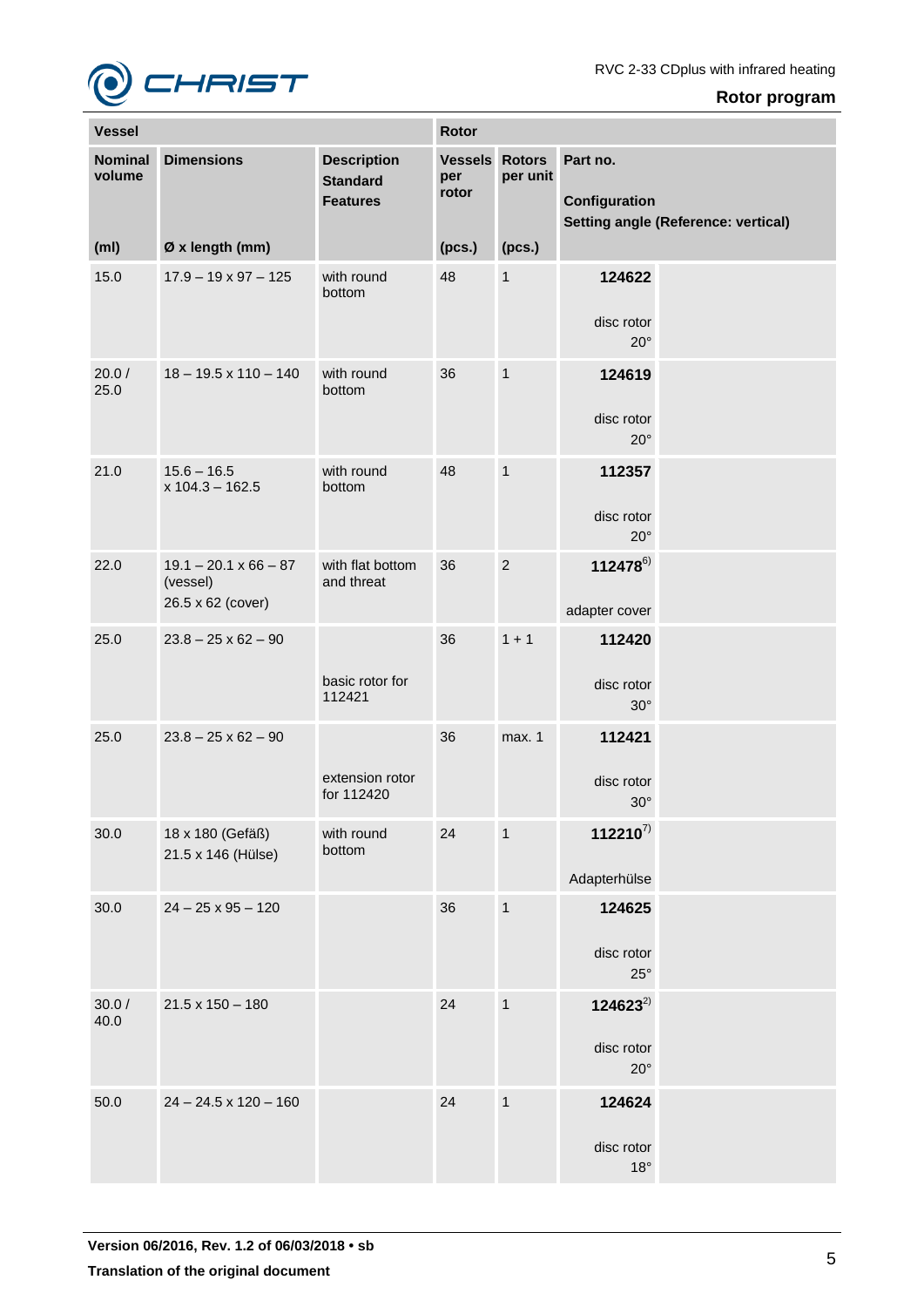

| <b>Vessel</b>            |                                           |                                                          |                                       |              | Rotor                                |                                            |  |  |
|--------------------------|-------------------------------------------|----------------------------------------------------------|---------------------------------------|--------------|--------------------------------------|--------------------------------------------|--|--|
| <b>Nominal</b><br>volume | <b>Dimensions</b>                         | <b>Description</b><br><b>Standard</b><br><b>Features</b> | <b>Vessels Rotors</b><br>per<br>rotor | per unit     | Part no.<br>Configuration            | <b>Setting angle (Reference: vertical)</b> |  |  |
| (m <sub>l</sub> )        | Ø x length (mm)                           |                                                          | (pcs.)                                | (pcs.)       |                                      |                                            |  |  |
| 50.0                     | $29.5 - 30 \times 115 - 120$              |                                                          | 24                                    | $\mathbf{1}$ | 124630<br>disc rotor<br>$25^{\circ}$ |                                            |  |  |
| 50.0                     | 27.7 - 29.1 x 100 - 120 Falcon            |                                                          | 18                                    | $\mathbf{1}$ | 124629<br>disc rotor<br>$23^\circ$   |                                            |  |  |
| 50.0                     | $32.8 - 34.5 \times 100 - 120$ with round | bottom                                                   | 16                                    | $\mathbf{1}$ | 124626<br>disc rotor<br>$23^\circ$   |                                            |  |  |
| 55.0                     | $24.1 - 25.3$<br>$x 105 - 166.4$          | with round<br>bottom                                     | 24                                    | $\mathbf{1}$ | 112358<br>disc rotor<br>$18^{\circ}$ |                                            |  |  |
| 55.0 /<br>$80.0\,$       | $28 - 30 \times 120 - 150$                | with round<br>bottom                                     | 24                                    | $\mathbf{1}$ | 124628<br>disc rotor<br>$20^{\circ}$ |                                            |  |  |
| 70.0                     | $24.1 - 25.3$<br>$x 143.9 - 203.8$        | with round<br>bottom                                     | 20                                    | $\mathbf{1}$ | 112359<br>disc rotor<br>$18^{\circ}$ |                                            |  |  |
| 70.0                     | $44 - 45 \times 120 - 140$                | (Falcon)                                                 | 12                                    | $\mathbf{1}$ | 124647<br>disc rotor<br>$20^{\circ}$ |                                            |  |  |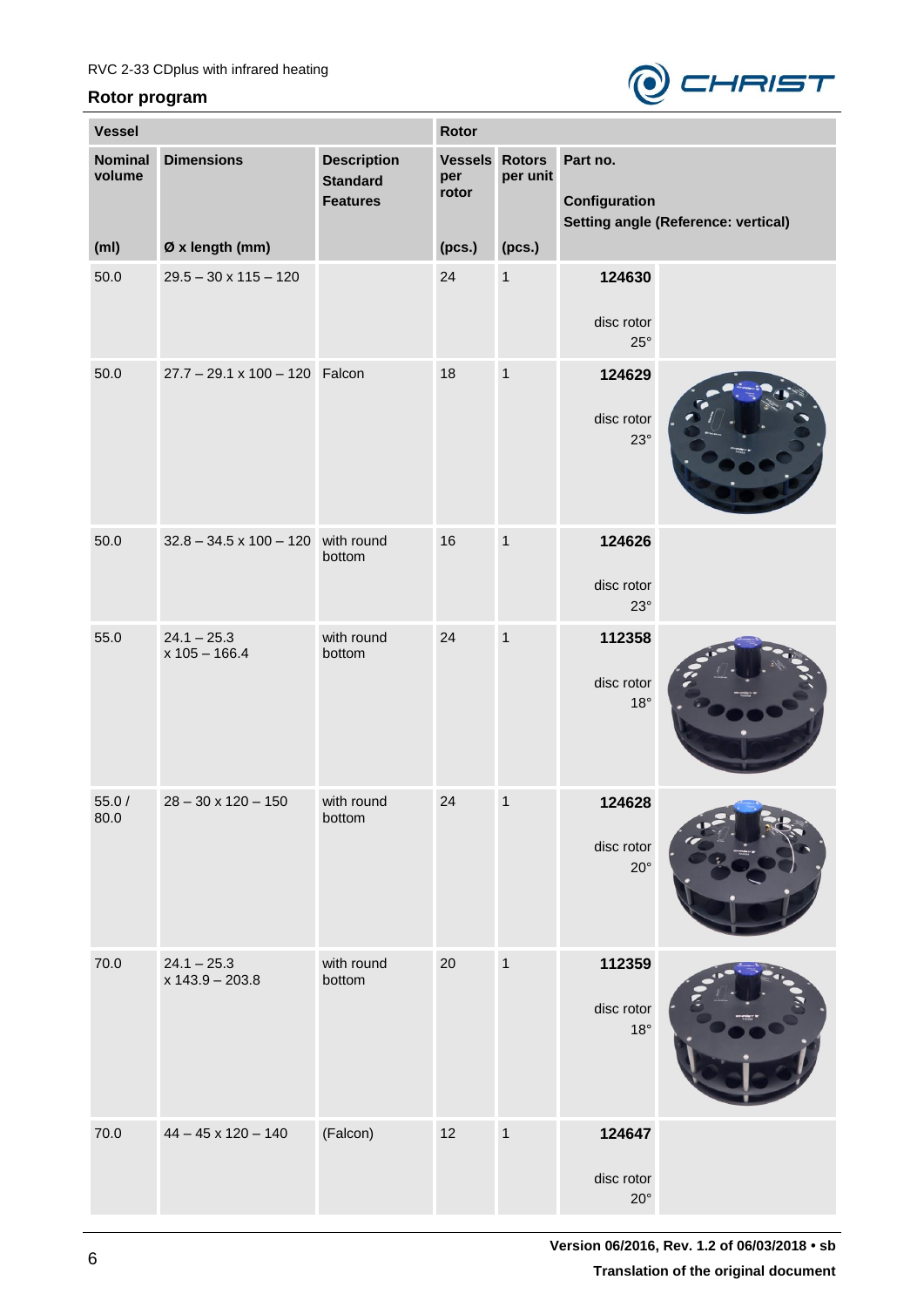

| <b>Vessel</b>                                 |                                      |                                                          | <b>Rotor</b>                                    |                    |                                                                         |  |  |
|-----------------------------------------------|--------------------------------------|----------------------------------------------------------|-------------------------------------------------|--------------------|-------------------------------------------------------------------------|--|--|
| <b>Nominal</b><br>volume<br>(m <sub>l</sub> ) | <b>Dimensions</b><br>Ø x length (mm) | <b>Description</b><br><b>Standard</b><br><b>Features</b> | <b>Vessels Rotors</b><br>per<br>rotor<br>(pcs.) | per unit<br>(pcs.) | Part no.<br>Configuration<br><b>Setting angle (Reference: vertical)</b> |  |  |
|                                               |                                      |                                                          |                                                 |                    |                                                                         |  |  |
| 100                                           | $44 - 45 \times 100 - 120$           | with round<br>bottom                                     | 12                                              | $\mathbf{1}$       | 124645<br>disc rotor<br>$23^\circ$                                      |  |  |
| 150                                           | $58.6 - 61 \times 110 - 120$         | with flat bottom,<br>Falcon                              | $\,8\,$                                         | $\mathbf{1}$       | 124644<br>disc rotor<br>$20^{\circ}$                                    |  |  |
| 175                                           | 61.5 x 139                           |                                                          | $6\overline{6}$                                 | $\overline{1}$     | $112442^{2 8}$<br>adapter cover<br>$20^{\circ}$                         |  |  |
| 250                                           | $68.2 - 71 \times 137 - 139$         | <b>Wheaton Lab</b><br><b>Media Bottle</b><br>219927      | $6\phantom{a}$                                  | $\overline{1}$     | 124606<br>massive rotor<br>$18^{\circ}$                                 |  |  |

 $<sup>1)</sup>$  only in conjunction with disc rotors, part no. 124614 and 126306</sup>

<sup>2)</sup> delivery time on request, subject to technical modifications

<sup>3)</sup> only in conjunction with disc rotors, part no. 124627 and 126311

<sup>4)</sup> only in conjunction with disc rotors, part no. 124622 and 124618

<sup>5)</sup> only in conjunction with disc rotor, part no. 124619

 $6$ ) only in conjunction with disc rotors, part no. 112420 and 112421

 $<sup>7</sup>$  only in conjunction with disc rotor, part no. 124623</sup>

<sup>8)</sup> only in conjunction with disc rotor, part no. 112441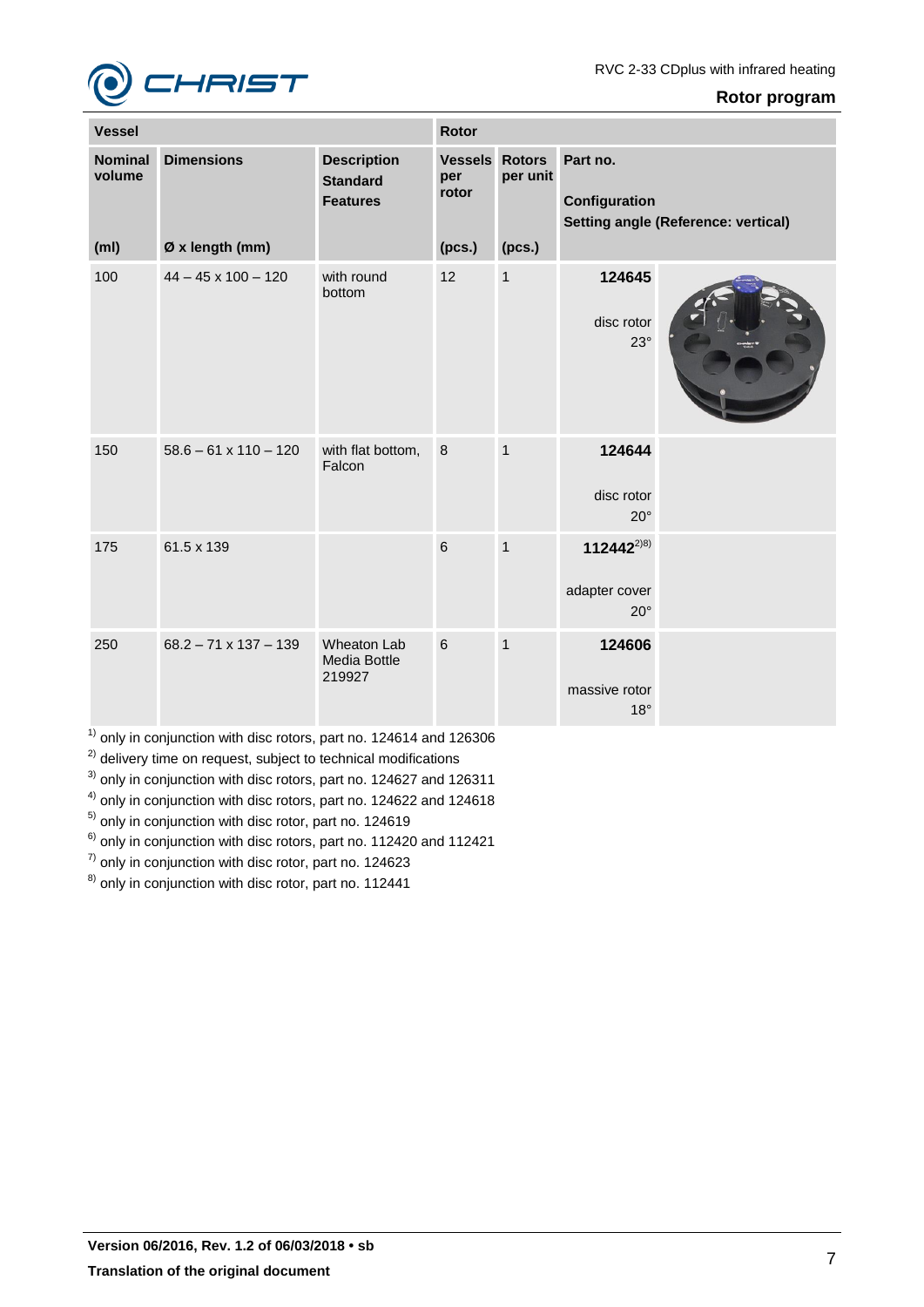

## **Swing-out rotors and accessories**



The balance point of the loaded bucket must be located considerably below the pivotal point !

| <b>Plate</b>                               |                                                                                  |                                             | Rotor type and accessories                   |                                                                                                                                                                                                             |  |  |  |
|--------------------------------------------|----------------------------------------------------------------------------------|---------------------------------------------|----------------------------------------------|-------------------------------------------------------------------------------------------------------------------------------------------------------------------------------------------------------------|--|--|--|
| <b>Type</b>                                | <b>Dimensions</b><br>$B \times T \times H$ (mm)                                  | No. of<br>plates<br>per<br>rotor<br>(piece) | No. of<br>plates<br>per<br>device<br>(piece) | Part no.<br>Configuration                                                                                                                                                                                   |  |  |  |
|                                            |                                                                                  |                                             |                                              | 124511<br><b>Basic rotor with triple TMM</b><br>Swing-out rotor for<br>microtiter plates (MTP)<br>assay plates (AP)<br>deepwell plates (DWP)<br>and massive bucket (MAB)<br>with microtiter plate footprint |  |  |  |
| <b>MTP</b><br>or<br>AP<br>or<br><b>DWP</b> | max. 86.5 x 128.5 x 15.9<br>max, 86.5 x 128.5 x 25.9<br>max. 86.5 x 128.5 x 60.0 |                                             | 3<br>$\boldsymbol{2}$<br>1                   | 124701<br>Carrier with integrated<br>temperature sensor, without<br>bottom window, suitable in<br>rotor Nr. 124700 with carrier<br>no. 124708; carrier plates no.<br>124704 and 124705 required             |  |  |  |
| <b>MTP</b><br>or<br>AP<br>or<br><b>DWP</b> | max. 86.5 x 128.5 x 15.9<br>max. 86.5 x 128.5 x 25.9<br>max. 86.5 x 128.5 x 60.0 |                                             | $\mathbf{3}$<br>$\overline{2}$<br>1          | 124708<br>Carrier without temperature<br>sensor, without bottom<br>window, suitable in<br>rotor Nr. 124700 with carrier<br>no. 124701; carrier plates no.<br>124704 and 124705 required                     |  |  |  |
|                                            |                                                                                  |                                             | $\overline{2}$                               | 124704<br>Carrier plate with distance<br>pieces, red, height 6 mm,<br>suitable for carrier no. 124701<br>and 124708                                                                                         |  |  |  |
|                                            |                                                                                  |                                             | $\overline{2}$                               | 124705<br>Carrier plate with distance<br>pieces, blue, height 16 mm,<br>suitable for carrier no. 124701<br>and 124708                                                                                       |  |  |  |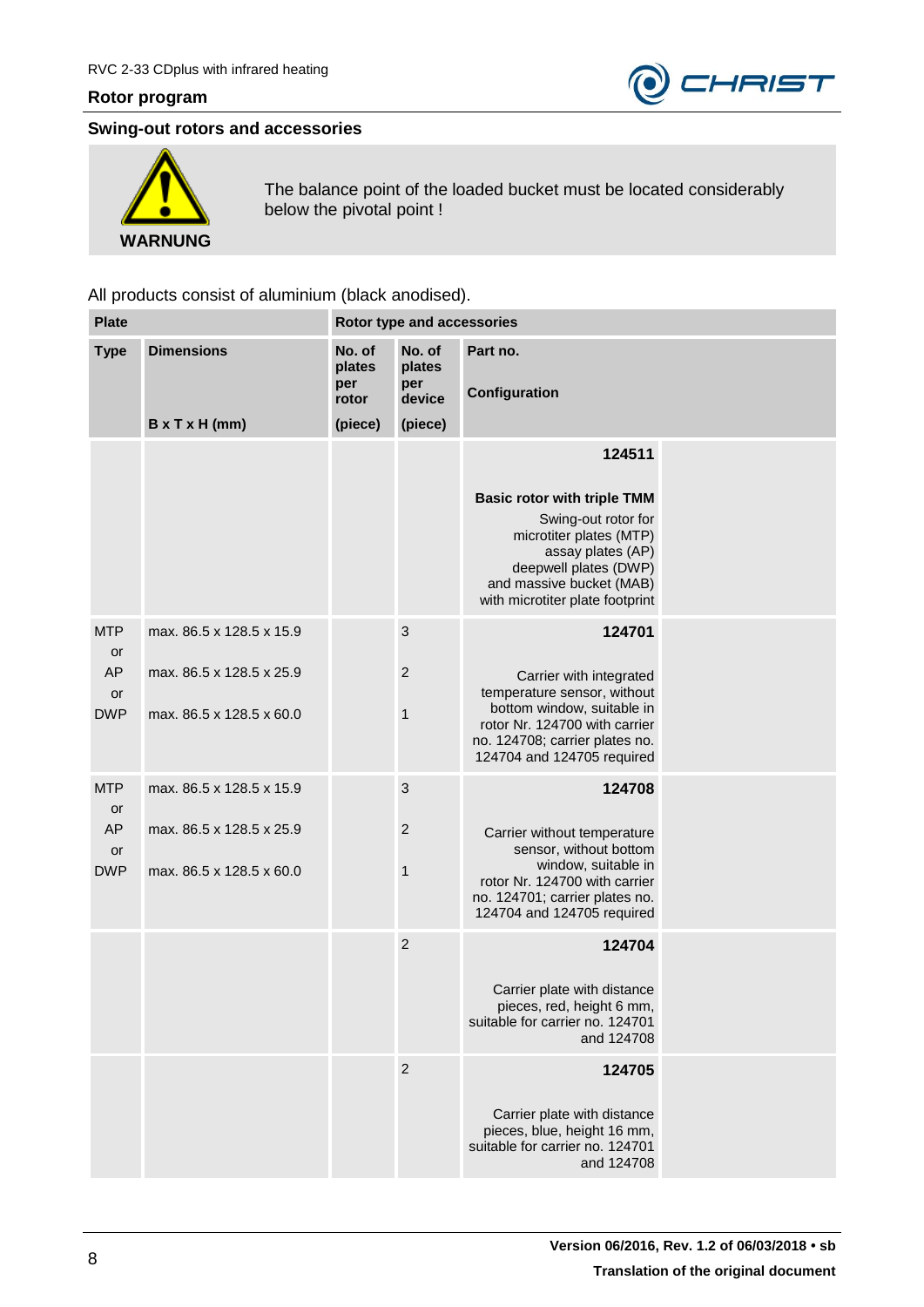

e en

| Rotor program |
|---------------|
|               |

| <b>Plate</b>     |                            |                                  | Rotor type and accessories        |                                                                                                                                                                                                                                      |  |  |  |
|------------------|----------------------------|----------------------------------|-----------------------------------|--------------------------------------------------------------------------------------------------------------------------------------------------------------------------------------------------------------------------------------|--|--|--|
| <b>Type</b>      | <b>Dimensions</b>          | No. of<br>plates<br>per<br>rotor | No. of<br>plates<br>per<br>device | Part no.<br>Configuration                                                                                                                                                                                                            |  |  |  |
|                  | $B \times T \times H$ (mm) | (piece)                          | (piece)                           |                                                                                                                                                                                                                                      |  |  |  |
| <b>MAB</b>       | max. 86.5 x 128.5 x 60.0   |                                  | $\mathbf{1}$                      | 124703<br>Carrier with integrated<br>temperature sensor, without<br>bottom window, suitable for<br>rotor no. 124700 with carrier<br>no. 124706                                                                                       |  |  |  |
| <b>MAB</b>       | max. 86.5 x 128.5 x 60.0   |                                  | $\mathbf{1}$                      | 124706<br>Carrier without temperature<br>sensor, without bottom<br>window, suitable for<br>rotor no. 124700 with carrier<br>no. 124703                                                                                               |  |  |  |
|                  |                            | $\overline{4}$                   | 40                                | 112290<br>Massive bucket, with thicker<br>rim and pedestal, for vessels<br>$\varnothing$ 10,2 x 45,5 mm, suitable<br>for 124703 and 124706                                                                                           |  |  |  |
| <b>DWP</b>       | max. 86.5 x 128.5 x 60.0   |                                  | $\mathbf{1}$                      | $124711^{1}$<br>Carrier with integrated<br>temperature sensor, with<br>bottom window, suitable for<br>rotor no. 124700 with carrier<br>no. 124707                                                                                    |  |  |  |
| <b>DWP</b>       | max. 86.5 x 128.5 x 60.0   |                                  | 1                                 | 124707                                                                                                                                                                                                                               |  |  |  |
| or<br><b>MAB</b> | max. 86.5 x 128.5 x 60.0   |                                  | $\mathbf{1}$                      | Carrier without temperature<br>sensor, with bottom window,<br>suitable for rotor no. 124700<br>with carrier no. 124711 and<br>124702                                                                                                 |  |  |  |
| <b>MAB</b>       | max. 86.5 x 128.5 x 60.0   |                                  | $\mathbf{1}$                      | 124702<br>Carrier with integrated<br>temperature sensor, with<br>bottom window, suitable for<br>rotor no. 124700 with carrier<br>no. 124702<br>The temperature sensor is<br>positioned at the location hole<br>of the massive bucket |  |  |  |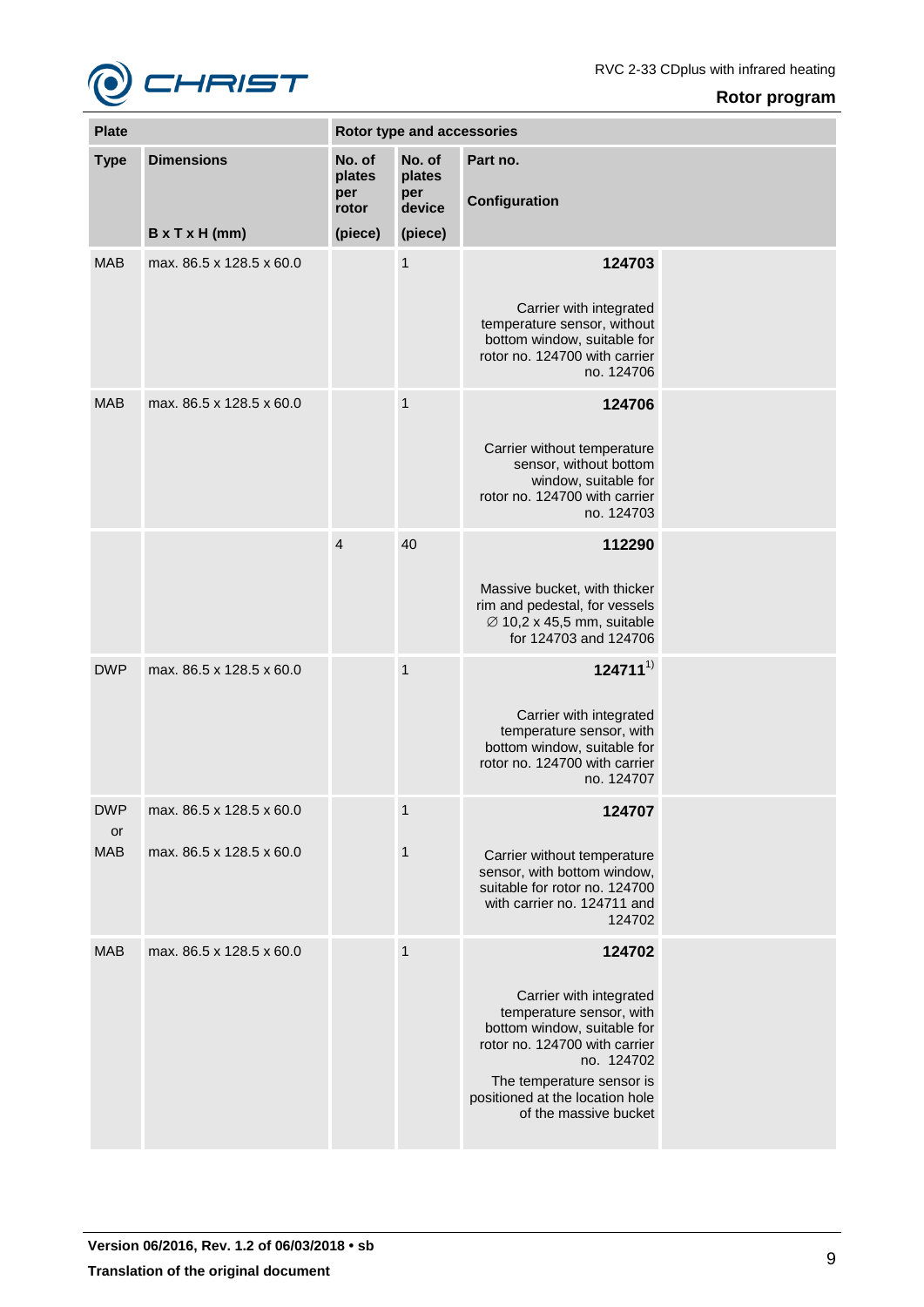

| <b>Plate</b>                 |                                                      | Rotor type and accessories       |                                   |                                                                                                                                       |  |  |  |
|------------------------------|------------------------------------------------------|----------------------------------|-----------------------------------|---------------------------------------------------------------------------------------------------------------------------------------|--|--|--|
| <b>Type</b>                  | <b>Dimensions</b>                                    | No. of<br>plates<br>per<br>rotor | No. of<br>plates<br>per<br>device | Part no.<br>Configuration                                                                                                             |  |  |  |
|                              | $B \times T \times H$ (mm)                           | (piece)                          | (piece)                           |                                                                                                                                       |  |  |  |
|                              |                                                      | $\overline{4}$                   | 48                                | 110535<br>Massive bucket, for vessels<br>Ø 11.0-11.7 x 28.0-33.0 mm,<br>suitable for 124702 and<br>124707                             |  |  |  |
|                              |                                                      | $\overline{4}$                   | 35                                | 113309<br>Frame, for vessels<br>Ø 12.0-12.8 x 53.2-64.2 mm,<br>suitable for 124702 and<br>124707                                      |  |  |  |
| <b>MTP</b><br>or<br>AP<br>or | max. 86.5 x 128.5 x 15.9<br>max. 86.5 x 128.5 x 25.9 | 12<br>$\boldsymbol{8}$           | $\mathbf{3}$<br>$\overline{2}$    | 126350<br>1 Set, consisting of<br>2 carriers no. 124701,                                                                              |  |  |  |
| <b>DWP</b>                   | max. 86.5 x 128.5 x 60.0                             | $\overline{4}$                   | $\mathbf{1}$                      | 2 carriers no. 124708,<br>4 carrier plates no. 124704,<br>4 carrier plates no. 124705,<br>1 sample temperature sensor<br>no. 124764   |  |  |  |
| <b>MAB</b>                   | max. 86.5 x 128.5 x 60.0                             | $\overline{4}$                   | $\mathbf{1}$                      | 126351<br>1 Set, consisting of<br>2 carriers no. 124703,<br>2 carriers no. 124706,<br>1 sample temperature sensor<br>no. 124764       |  |  |  |
| <b>MAB</b>                   | max. 86.5 x 128.5 x 60.0                             | $\overline{4}$                   | $\mathbf{1}$                      | 126352<br>1 Set, consisting of<br>2 carriers no. 124702,<br>2 carriers no. 124707,<br>1 sample temperature sensor<br>no. 124764       |  |  |  |
| <b>DWP</b>                   | max, 86.5 x 128.5 x 60.0                             | $\overline{4}$                   | $\mathbf{1}$                      | $126353^{1}$<br>1 Set, consisting of<br>2 carriers no. 124711,<br>2 carriers no. 124707,<br>1 sample temperature sensor<br>no. 124764 |  |  |  |

 $1)$  special design, on request, subject to technical modifications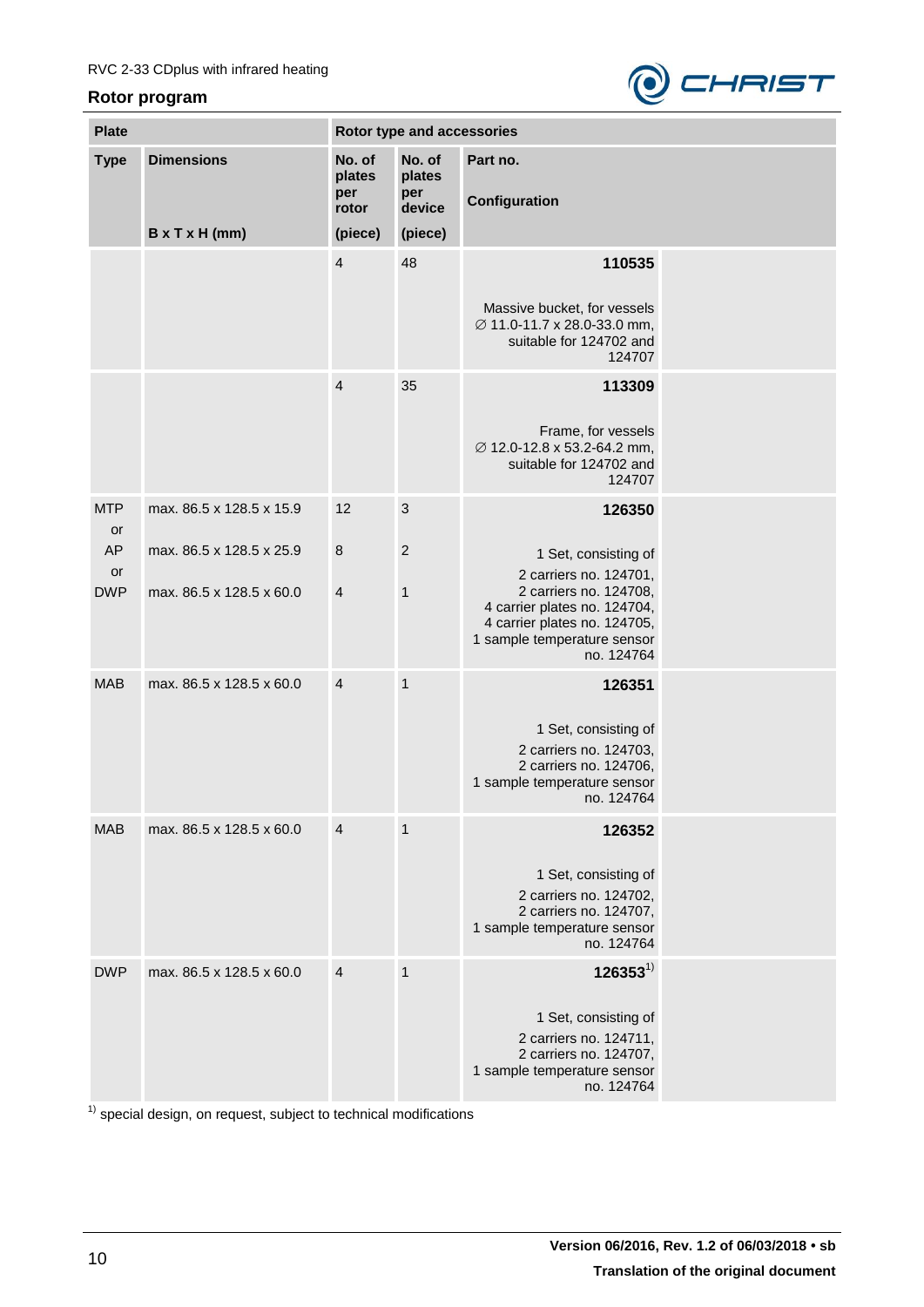

| <b>Vessel</b>            |                                                                      | <b>Rotor and accessories</b>   |                              |                                                                                                                                                                    |  |  |
|--------------------------|----------------------------------------------------------------------|--------------------------------|------------------------------|--------------------------------------------------------------------------------------------------------------------------------------------------------------------|--|--|
| <b>Nominal</b><br>volume | <b>Description</b>                                                   | <b>Vessels</b><br>per<br>rotor | <b>Rotors</b><br>per<br>unit | Part no.<br>Configuration                                                                                                                                          |  |  |
| (m <sub>l</sub> )        | Ø x length (mm)                                                      | (piece)                        | (piece)                      |                                                                                                                                                                    |  |  |
| 500                      | round bottom flask                                                   | $\overline{4}$                 | $\mathbf{1}$                 | 124660<br><b>Basic rotor with triple-TMM</b><br>Swing-out rotor for round<br>bottom flasks, 500 ml,<br>for 4 carriers 112433, 112440,<br>124664, 124665, 124667    |  |  |
|                          |                                                                      |                                | $\mathbf{1}$                 | 124667<br>Adapter cover<br>Centre-cover 124664 or<br>124665 required                                                                                               |  |  |
| 500                      | round bottom flask<br>EN ISO 4797 each, with<br>inner grinding 29/32 |                                | $\mathbf{1}$                 | 124664<br>Centre cover, complete, with<br>temperature sensor, to<br>accomodate one round bottom<br>flask, adapter cover 124667<br>required, suitable for 124665    |  |  |
| 500                      | round bottom flask<br>EN ISO 4797 each, with<br>inner grinding 29/32 |                                | $\mathbf{1}$                 | 124665<br>Centre cover, complete,<br>without temperature sensor, to<br>accomodate one round bottom<br>flask, adapter cover 124667<br>required, suitable for 124664 |  |  |
| 5<br>13                  | 15.0 x 48.0<br>23.0 x 48.0                                           | 32<br>36                       | $\mathbf{1}$                 | 112433<br>Combined bucket, with<br>temperature sensor, to<br>accomodate<br>8 vessels of 5 ml<br>and 9 vessels of 13 ml,<br>suitable for 112440                     |  |  |
| $\overline{5}$<br>13     | 15.0 x 48.0<br>23.0 x 48.0                                           | 32<br>36                       | $\mathbf{1}$                 | 112440<br>Combined bucket, with<br>temperature sensor, to<br>accomodate<br>8 vessels of 5 ml<br>and 9 vessels of 13 ml,<br>suitable for 112433                     |  |  |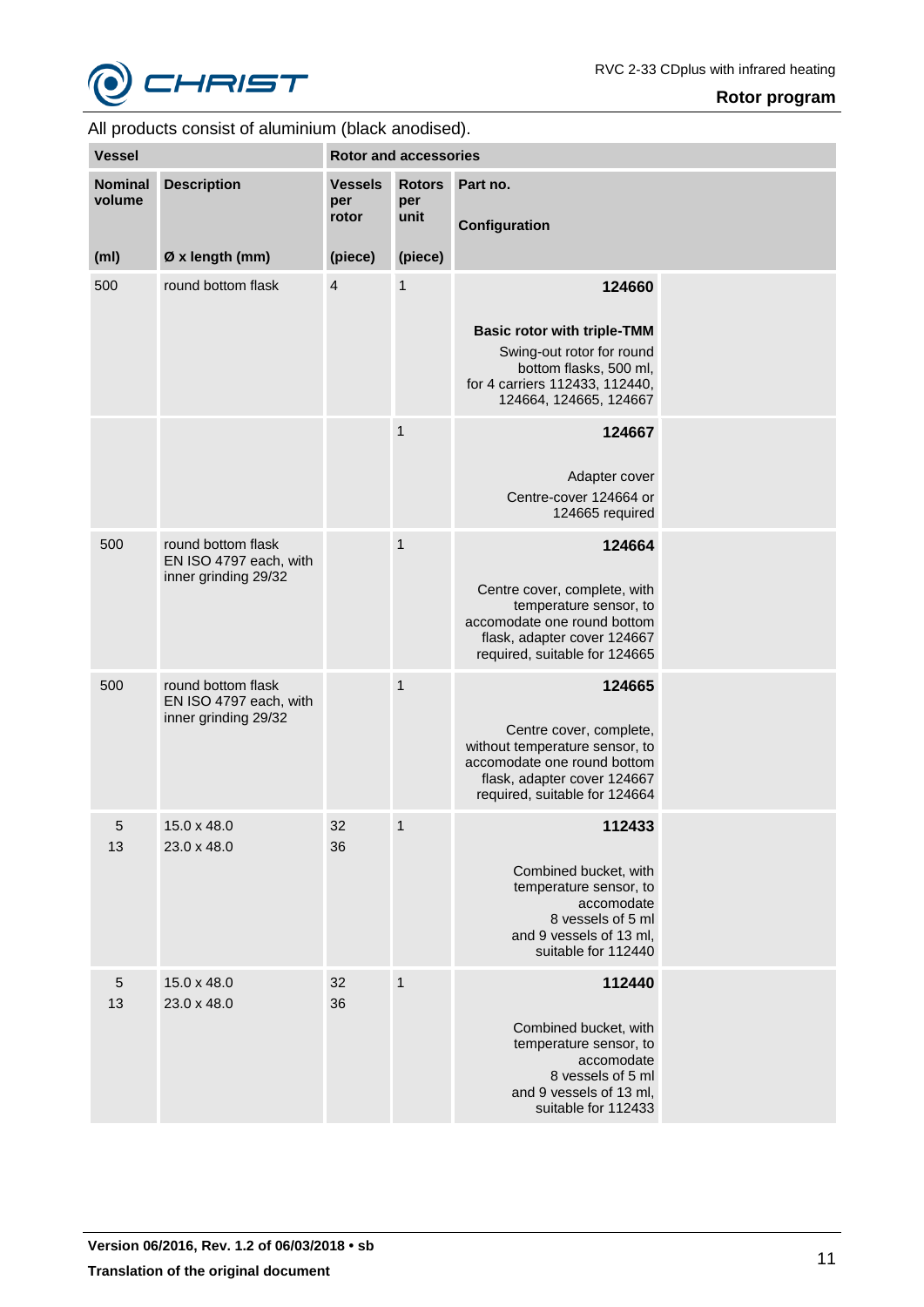

| <b>Vessel</b>            |                    | <b>Rotor and accessories</b>   |                              |                                                                                                                                                                                                                                                                    |  |  |
|--------------------------|--------------------|--------------------------------|------------------------------|--------------------------------------------------------------------------------------------------------------------------------------------------------------------------------------------------------------------------------------------------------------------|--|--|
| <b>Nominal</b><br>volume | <b>Description</b> | <b>Vessels</b><br>per<br>rotor | <b>Rotors</b><br>per<br>unit | Part no.<br>Configuration                                                                                                                                                                                                                                          |  |  |
| (m <sub>l</sub> )        | Ø x length (mm)    | (piece)                        | (piece)                      |                                                                                                                                                                                                                                                                    |  |  |
|                          |                    |                                | $\mathbf{1}$                 | 124670<br>1 Set, consisting of<br>4 adapter covers no. 124667,<br>2 centre-covers no. 124664,<br>2 centre-covers no. 124665<br>1 sample temperature sensor<br>no. 124764<br>NOTE: Use a round bottom<br>flask with splinter protection<br>coating (part no 127361) |  |  |
|                          |                    |                                | $\mathbf{1}$                 | 124671<br>1 Set, consisting of<br>2 combined buckets<br>no. 112433,<br>2 combined buckets<br>no. 112440,<br>1 sample temperature sensor<br>no. 124764                                                                                                              |  |  |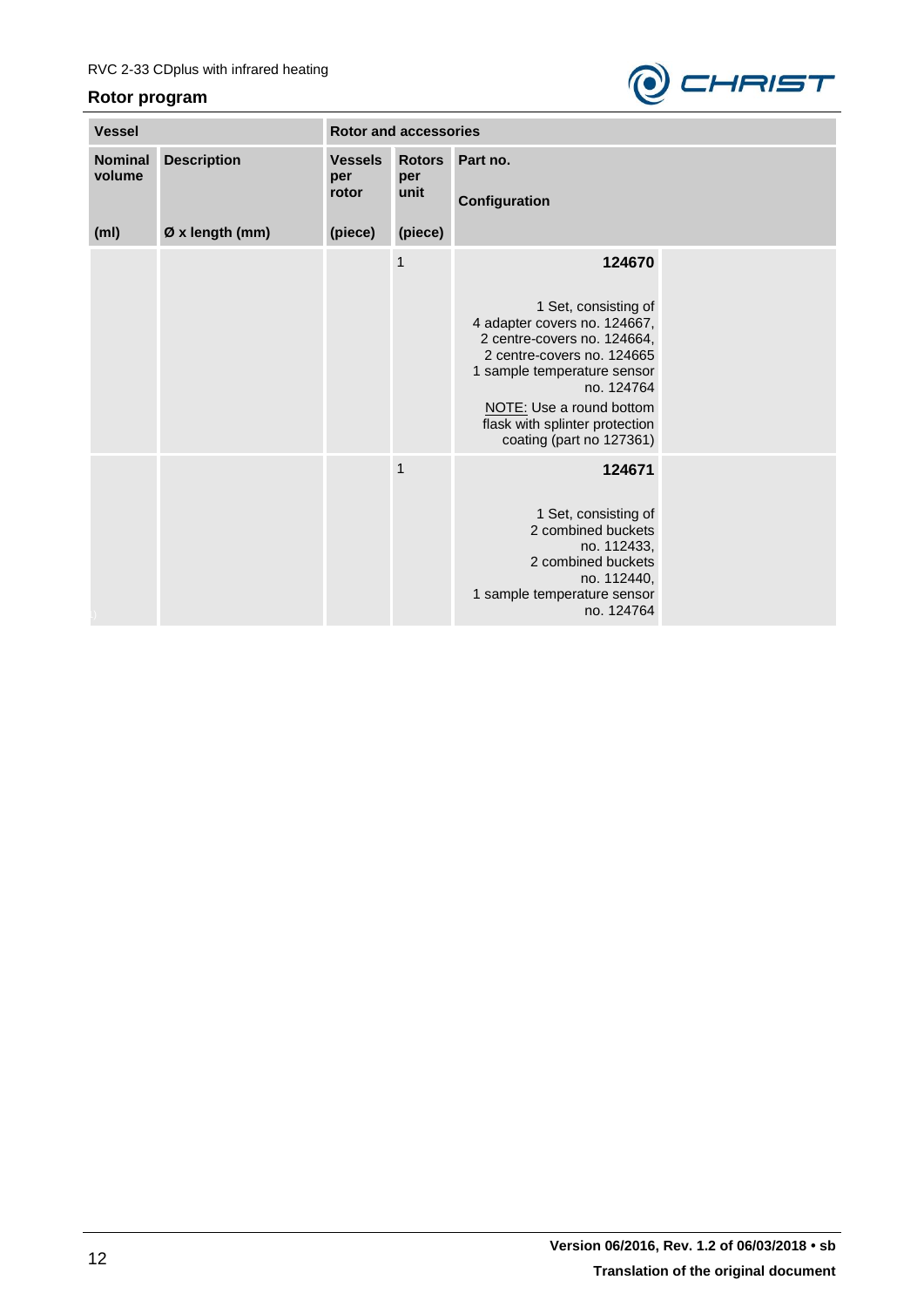

| <b>Vessel</b>            |                                | <b>Rotor and accessories</b>   |                              |                                                                                                                                                                                              |  |
|--------------------------|--------------------------------|--------------------------------|------------------------------|----------------------------------------------------------------------------------------------------------------------------------------------------------------------------------------------|--|
| <b>Nominal</b><br>volume | <b>Description</b>             | <b>Vessels</b><br>per<br>rotor | <b>Rotors</b><br>per<br>unit | Part no.<br>Configuration                                                                                                                                                                    |  |
| (m <sub>l</sub> )        | Ø x length (mm)                | (piece)                        | (piece)                      |                                                                                                                                                                                              |  |
|                          |                                | $\overline{4}$                 | 1                            | 124640<br><b>Basic rotor with Triple-TMM</b><br>Swing-out rotor,<br>for 4 buckets 124641,<br>124642, 124649, 124650,<br>124651, 124652, 154653,<br>154654, 124655, 124656,<br>124657, 124658 |  |
| 15.0                     | Ø 16.2 mm x 114 mm             | 16                             | $\mathbf{1}$                 | 124641<br>Bucket 4 x 15 ml<br>without temperature sensor                                                                                                                                     |  |
| 15.0                     | $\varnothing$ 16.2 mm x 114 mm | 16                             | $\mathbf{1}$                 | 124642<br>Bucket 4 x 15 ml<br>with integrated temperature<br>sensor                                                                                                                          |  |
| 5.0                      | $\varnothing$ 14.8 mm x 45 mm  | 36                             | $\mathbf{1}$                 | $124649^{1}$<br>Bucket 9 x 5 ml<br>without temperature sensor                                                                                                                                |  |
| 5.0                      | $\varnothing$ 14.8 mm x 45 mm  | 36                             | $\mathbf{1}$                 | $124650^{1}$<br>Bucket 9 x 5 ml<br>with integrated temperature<br>sensor                                                                                                                     |  |
| 9.0                      | Ø 13.0 mm x 100 mm             | 44                             | $\mathbf{1}$                 | $124651^{1}$<br>Bucket 11 x 9 ml<br>without temperature sensor                                                                                                                               |  |
| 9.0                      | Ø 13.0 mm x 100 mm             | 44                             | $\mathbf{1}$                 | $124652^{1}$<br>Bucket 11 x 9 ml<br>with integrated temperature<br>sensor                                                                                                                    |  |
| 12.0                     | Ø 16.0 mm x 100 mm             | 28                             | $\mathbf{1}$                 | $124653^{1}$<br>Bucket 7 x 12 ml<br>without temperature sensor                                                                                                                               |  |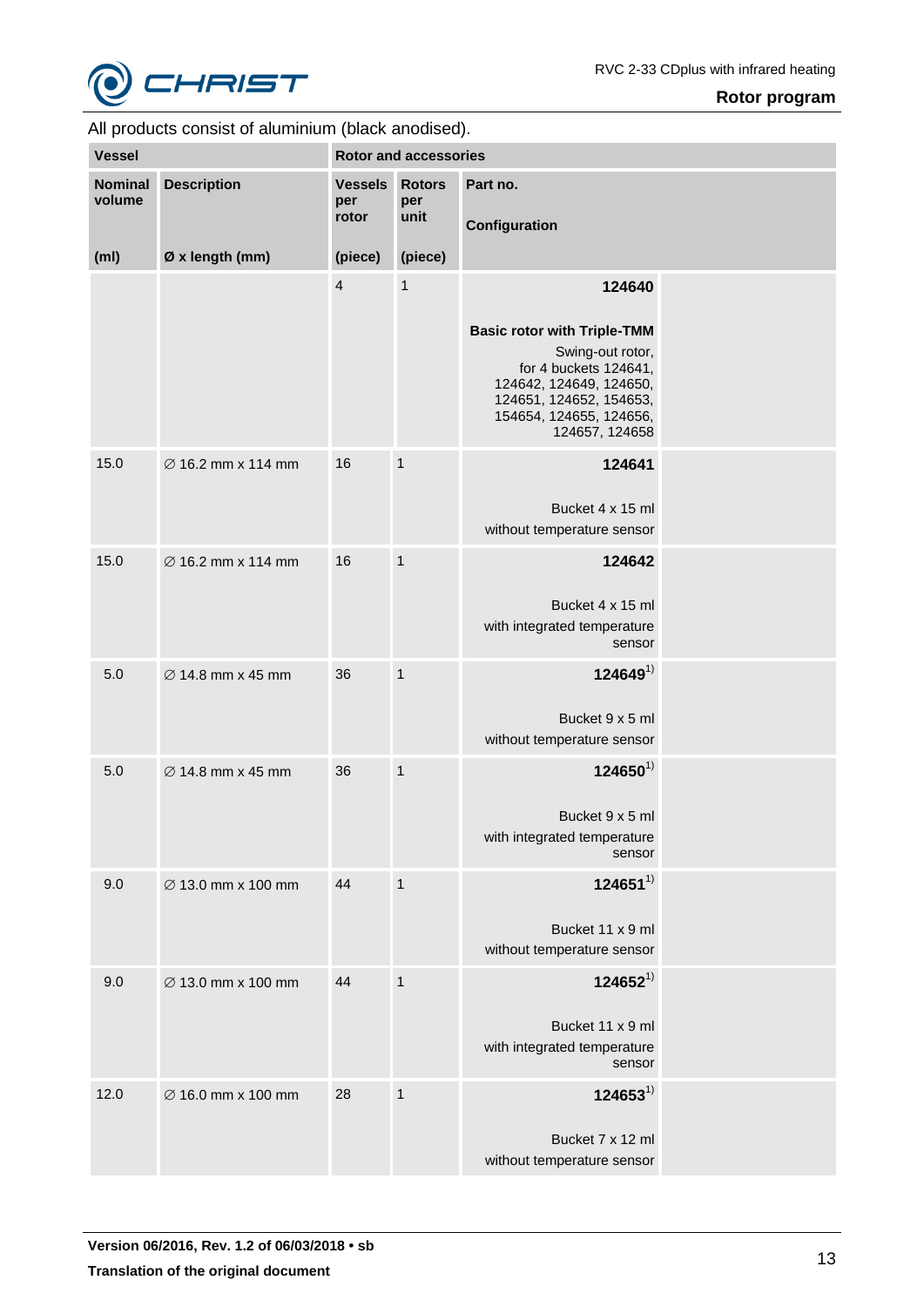

| <b>Vessel</b>            |                               | <b>Rotor and accessories</b>   |                              |                                       |  |
|--------------------------|-------------------------------|--------------------------------|------------------------------|---------------------------------------|--|
| <b>Nominal</b><br>volume | <b>Description</b>            | <b>Vessels</b><br>per<br>rotor | <b>Rotors</b><br>per<br>unit | Part no.                              |  |
|                          |                               |                                |                              | Configuration                         |  |
| (m <sub>l</sub> )        | Ø x length (mm)               | (piece)                        | (piece)                      |                                       |  |
| 12.0                     | Ø 16.0 mm x 100 mm            | 28                             | 1                            | $124654^{1}$                          |  |
|                          |                               |                                |                              | Bucket 7 x 12 ml                      |  |
|                          |                               |                                |                              | with integrated temperature<br>sensor |  |
| 13.5                     | ∅ 24.0 mm x 45 mm             | 16                             | $\mathbf{1}$                 | $124655^{1}$                          |  |
|                          |                               |                                |                              | Bucket 4 x 13,5 ml                    |  |
|                          |                               |                                |                              | without temperature sensor            |  |
| 13.5                     | $\varnothing$ 24.0 mm x 45 mm | 16                             | $\mathbf{1}$                 | $124656^{1}$                          |  |
|                          |                               |                                |                              | Bucket 4 x 13,5 ml                    |  |
|                          |                               |                                |                              | with integrated temperature<br>sensor |  |
| 14.0                     | ∅ 22.0 mm x 55 mm             | 16                             | $\mathbf{1}$                 | $124657^{1}$                          |  |
|                          |                               |                                |                              | Bucket 4 x 14 ml                      |  |
|                          |                               |                                |                              | without temperature sensor            |  |
| 14.0                     | ∅ 22.0 mm x 55 mm             | 16                             | $\mathbf{1}$                 | $124658^{1}$                          |  |
|                          |                               |                                |                              | Bucket 4 x 14 ml                      |  |
|                          |                               |                                |                              | with integrated temperature<br>sensor |  |

<sup>1)</sup> special design, on request, subject to technical modifications